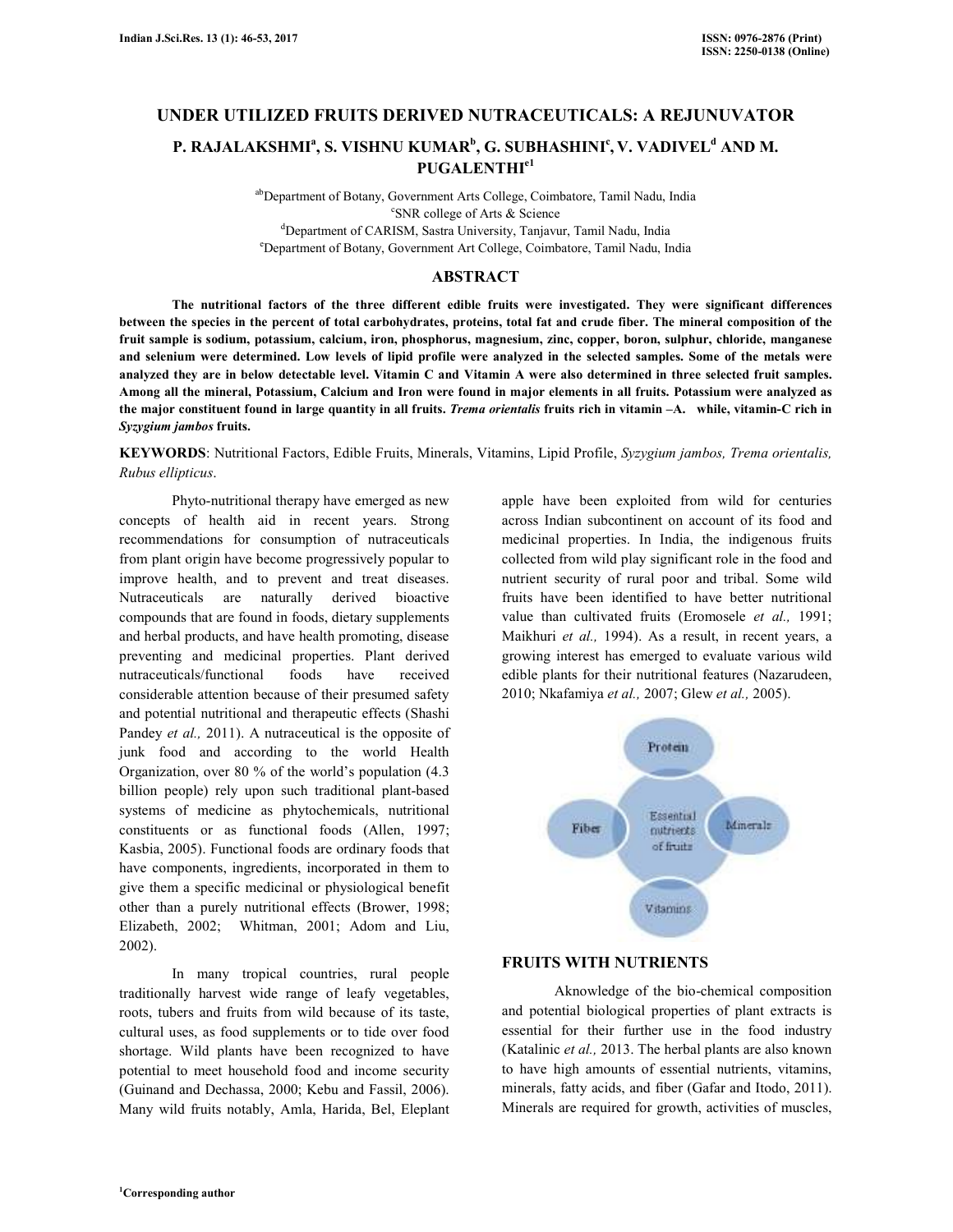skeletal development (such as calcium), cellular activity, oxygen transport (copper and iron), chemical reactions in the body, intestinal absorption (magnesium), fluid balance, and nerve transmission (sodium and potassium), as well as the regulation of the acid- base balance (phosphorus) (Ozcan, 2003).

 Many studies are demonstrating the properties of the polyphenolic flavonoid plant –derived constituents of the human diet. Fruits and vegetables have plenty of natural antioxidants, especially vitamin C and E contained in fruits are beta-carotene, phenolic compounds, such as anthocyanin and other flavonoids, which showcase a wide range of biological benefits including antioxidant (Elliot, 1992), anti-inflammatory (Bertuglia *et al.,* 1995 and Borissora *et al.,* 1994) and anticarcinogenic properties (Hou, 2003, Hou *et al.,* 2004, Kang *et al.,* 2003 and Bomser *et al.,*1996). Flavonoids, are important constituents of fruit, vegetables and beverages which contain a wide variety of phenolics in differing amounts (Macheix, 1990; Hertog *et al.,* 1992; Clifford,1999; Tomas-Barberan, 2000; Clifford, 2000; Hollman, 2000). These naturally occurring phenolic compounds can be categorized into five major groups: viz.. Flavonols, Anthocyanins, Hydroxycinnamates, Flavanones, Flavan-3-ols and the related oligomeric procyanidins (Harborne and Mabry, 1982).

 An increasing number of studies suggest that consumption of fruit and vegetables can reduce the risk of both cancer and cardiovascular disease, in which components such as vitamin C and E, flavonoids and carotenoids may play a protective role (Gey *et al.,*1991; Ziegler, 1991; Gaziano *et al.,* 1992; Gaziano and Hennikens, 1996; Gandini *et al.,* 2000). Therefore, much attention is currently being paid to the possible health benefits of dietary flavonoids (Joseph *et al.,* 1998; Cao,Y and Cao, R, 1999; Fuhrman *et al.,* 1995; Gaziano, 1996; Hertog *et al.,*1995; Middleton *et al.,* 2000). Flavonoids, as well as flavonoid-rich foods and beverages, show a wide range of antioxidant activities *in-vitro* (Rice-Evans *et al.,* 1996; Visioli *et al.,* 1998; Jovanovic *et al.,* 1998; Paganga *et al.,* 1999; Cao *et al.,* 1996; Wang *et al.,* 1996). The flavonones are mainly found in citrus fruits. Little is known about the bioavailability and absorption and metabolism in man and it is likely that different groups of flavonoids have different pharmacokinetic properties.

## **MATERIALS AND METHODS**

#### **Collection of Plant Samples**

 Fresh fruits of *Syzygium jambos* (Alston) L., *Trema orientalis* Blume and *Rubus ellipticus* were collected from the natural strands of The Nilgiris district, Tamil Nadu India. (Plate 1,2 &3). The botanical identity of the collected specimens were properly authenticated by Botanical Survey of India (Southern Circle), Coimbatore. The voucher specimens were deposited at the library of BSI –TNAU campus, Coimbatore. Tamil Nadu, India. Fresh plant materials were washed under running tap water, air dried and then homogenized to fine powder and stored in airtight bottles.

#### **Physicochemical Analysis**

 The sensory nature of dry powder of selected plant materials were observed by keeping a small quantity in a petridish and placed on a white background and the organoleptic characters were observed and tabulated. The physicochemical characters like foreign matter, loss on drying, contents of total ash, acid insoluble ash, water soluble ash, sulphated ash and extractive values were determined according to the method adopted by the Ayurvedic Pharmacopoea (1989).

#### **Nutritional Parameters**

## **Extraction and Estimation of total Carbohydrate**

 The total carbohydrates content of leaves were extracted and estimated by following the method of Hedge and Hofreiter (1962). 100mg of the leaf extract was hydrolyzed with 5ml of 2.5% N HCl in a boiling water bath for 3h. The contents were neutralized with sodium carbonate and made up to 100ml with distilled water. The contents were centrifuged at 5000 rpm for 10 min and the supernatant was collected. Suitable volume of this extract was added with 4ml of anthrone reagent and kept in a boiling water bath for 8min. Then the content was cooled and the optical density was measured at 630 nm. From the standard curve prepared with glucose, the amount of total carbohydrates present in the leaf was calculated and the results were expressed as g/100g leaf sample on dry weight basis.

## **Extraction and Estimation of Proteins (True Proteins)**

#### **Extraction (**Rajaram and Janardhanan, 1990**)**

 One g of the air dried leaf sample was defatted by macerating with petroleum ether, after (1:10w/v) for 6h. The petroleum ether was removed by centrifugation at 5000xg for 10min. The pellet was washed with 100ml of cold 10 % (w/v) Trichloro acetic acid (TCA) and centrifuged at 20,000xg for 15min. The procedure was repeated, the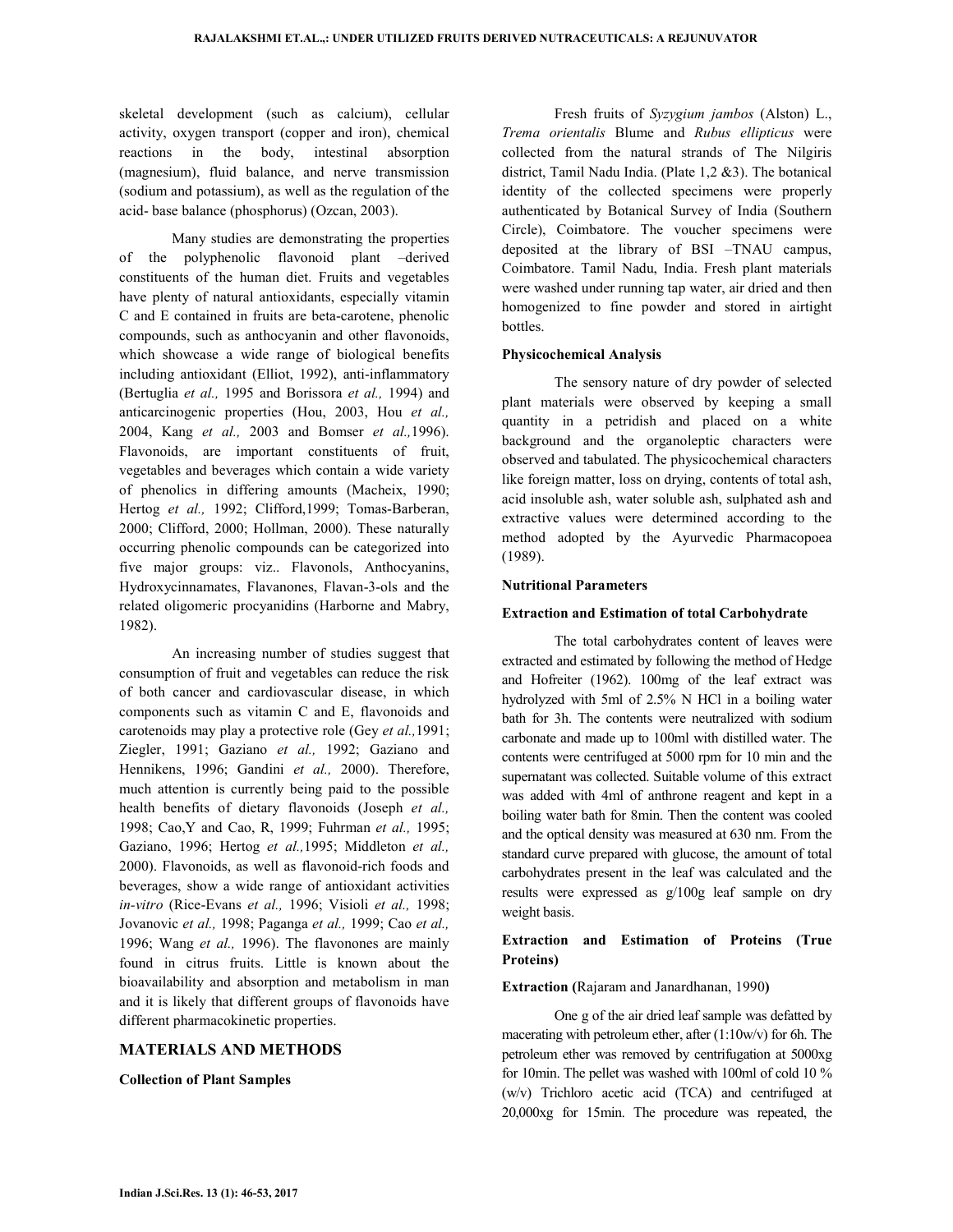resulting TCA-washed pellet was suspended in 50ml of 1N NaOH solution and incubated at 45 <sup>0</sup>C for 16h. The resulting hydrolysate was centrifuged at 20,000xg for 20min. The pellet was re-extracted with 20ml of 1N NaOH solution and centrifuged the supernatants were pooled together.

## **Protein Determination**

 The protein from 1ml of the pooled supernatants was precipitated with equal volume of cold 20 % (w/v) TCA for 30min at  $4^{\circ}$ C. After centrifugation, the protein pellet was dissolved in 0.1N NaOH and from suitable aliquots, the protein content was measured by the method of Lowry *et. al*.,(1951) using bovine serum albumin faction V (sigma chemical) as a standard in a UV-Visible spectrophotometer (Merck) at 750 nm. Average value of triplicate estimations was calculated and the content of true protein was expressed on dry weight basis.

## **Determination of Ether Extract (or) Crude Fat Content (AOAC, 1970)**

Two g of air dried leaf powder was extracted with ether in a Soxhlet apparatus for 16 h. according to the AOAC (1970). The ether was evaporated and the residue was weighed. The average value of triplicate experiments was expressed as percentage of ether extract or total lipid content on dry weight basis.

#### **Determination of Crude Fiber**

 Crude fiber content in different accessions of leaf sample was estimated according to the method of AOAC (1970). After extraction of crude lipids, One gram of the residue (W1) was taken in a beaker and boiled with  $0.225 \text{ N H}_2\text{So}_4$  for 30 min in a water bath. Then the contents were filter through a muslin cloth. The residue in the muslin cloth was washed with 30ml of boiling water. The residues were transferred to a beaker and add 100ml of 0.313N NaOH. Boil the contents for 30 min in a boiling water bath and filter through the muslin cloth. The collected residue was washed with hot  $1.25\%$  H<sub>2</sub>S<sub>O<sub>4</sub></sub> and subsequently washed with the 350 ml of water and 25 ml of ethanol. The contents were dried in an hot air oven for one hour. Then the contents were cooled in desicator and weighed (W2). The contents were transferred to a crucible and ignited in a muffle furnace at  $600^{\circ}$ C for 30 min then the contents were cooled in a desicator and weighed (W3). The crude fiber content of the sample was calculated.

 $(W2 - W1) - (W3-W1) \times 100$ 

Crude fiber =

Weight of the Sample

#### **Mineral Composition**

#### **Estimation of Potassium**

 0.3 g of dry sample was weighed in a conical flask. Then 5 ml of double acid was added. Mixture was put digested until the solution become clear. Residue was washed by water and filtered through ordinary filter paper and made to 100 ml. This solution was taken as A.-5 ml of above solution was taken and made to 50 ml using distilled water. This solution is B and used for potassium estimation by using *Flame Photometer Modal-EEL*.

#### **Calculation**

K % = GR × F ×100/wt × 50/5 × (dilution factor) × 100/10<sup>6</sup>

Where, F = factor (100 = how much ppm) ppm =  $GR \times$  $F \times 100$ /wt  $\times 50$ /5

## **Estimation of Calcium and Magnesium (Jackson, 1967).**

5 ml of sample solution was pipetted out into a beaker. Then 5 ml of KCN solution and 10 ml of Ammonium chloride-ammonium hydroxide buffer was added followed by 2 drops Solochrome black 1 indicator and titrated against EDTA. At end point the wine red color of the solution changes to pure blue color. 5 ml blank solution was also titrated as above.

## **Calculation**

The first three values is a direct measure of calcium present in 5 ml aliquot. The amount of Mg present is obtained from the difference between the first and second titrate values.

> Ca % = V × N × 100/wt × 100/5 × 20/1000  $Mg \% = V \times N \times 100/wt \times 100/5 \times 12/1000$

## **Estimation of Phosphorous (Dickman and Bray, 1940).**

One ml of triple acid digested extract was pipette into 100 ml volumetric flask. To this 50ml glass distilled water was added, followed by 5ml ammonium malybdatesulphuric acid reagent (solution A: 25g of ammonium malybdate was dissolved in 100 ml of distilled water. Solution B: 280ml of Conc.  $H_2$ So<sub>4</sub> was diluted to 800 ml. Solution A was added slowly with constant stirring to solution B and the volume was made up to 1000ml with glass distilled water). Blue color was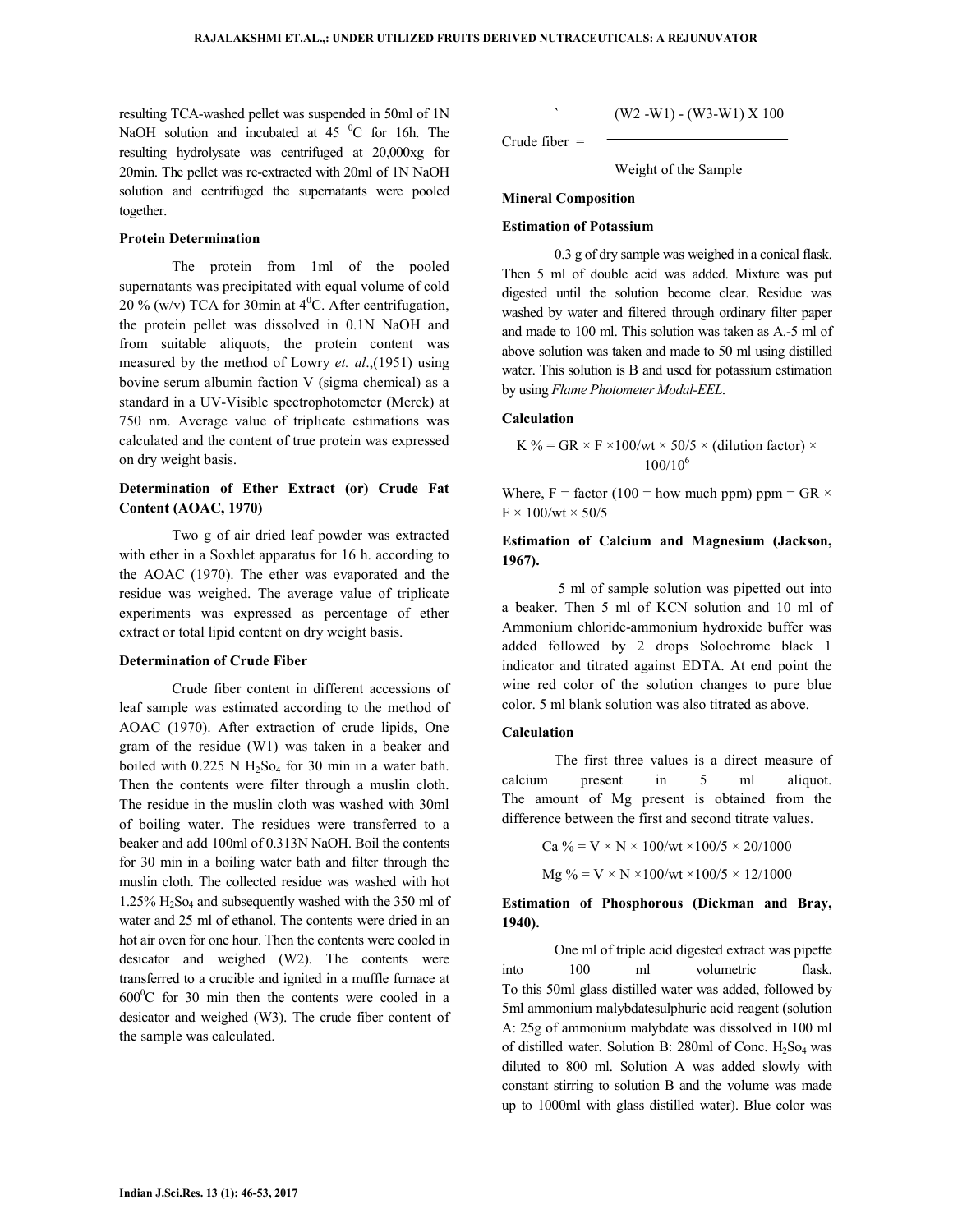developed by adding six drops of  $p$ <sup>H</sup>5 % (w/v) stannous chloride solution. The total volume was made up to 100 ml. the intensity of the blue color was measured at 650nm in a Spectrophotometer. The phosphorus content present in the sample was calculated by referring to a standard graph of phosphorus using potassium dihydrogen phosphate  $(KH_2PO_4)$  as standard and expressed as mg100<sup>-1</sup>g of fruit sample.

## **Estimation of Iron (Fe), and Zinc (Zn) using Atomic Absorption Spectroscopy**

After performing either a dry ash or wet acid digestion on a known dry weight (usually about 1 g) of tissue, the obtained ash or digest is wetted with a small amount of deionized water and then brought into solution using 2 ml concentrated HC1. The final dilution with deionized water should be based on the predicted concentration of the element to be determined, ensuring that the final concentration is neither at or below the method detection limits nor above the normal operation range. For determination of the elements Fe, and Zn, final volumes between 10 to 50 ml are required.The wavelength setting for the elements are as follows:

#### **Estimation of Sulphur**

 2 g of selected fruit powder was weighed in a 250 mL conical flask. Then, 100 mL of the monocalcium phosphate extracting solution (500 mg /L) was added and shaked for 1 hour. The content was filtered through No. 42 filter paper. The 10 ml of the clear filtrate was put in a 25 ml volumetric flask and  $2.5$  ml of  $25\%$  HNO<sub>3</sub> and 2 ml of acetic-phosphoric acid were added. The solution was diluted to about 22 ml and the flask was stoppered well. The  $BaSO<sub>4</sub>$  suspension was shaked and then  $0.5$ ml of it and  $0.2$  g of  $BaCl<sub>2</sub>$  crystals were added. The

flask was inverted several times at intervals for 15-20 minutes. Finally the flask was allowed to stand for 15 minutes and 1 ml of gum acacia-acetic acid was added. The volume was made up to 25 ml, inverted 3 times and set aside for 90 minutes. Then the flask was inverted 10 times and the turbidity intensity was measured at 440 nm using spectrophotometer.

#### **Calculation**

S (mg/kg) = (W x 100) / (10 x 2) = W/0.2.

## **Quantification of vitamin-C**

## **Extraction and Estimation of Ascorbic acid**

The vitamin ascorbic acid (Vitamin- C) concentration in the leaf sample was extracted and estimated by following the method of Hawks (1954). 500mg of the sample was grinded with 25ml of 4% oxalic acid in a mortar and pestle and the contents were centrifuged at 8000 rpm for 10min. The supernatant was collected and 10ml of the aliquot was transferred into a conical flask and few drops of bromine water were added drop wise with constant mixing, the enolic hydrogen atoms in ascorbic acid were removed by bromine and when the extract turned to orange yellow in color due to excess of bromine, it was expelled by blowing in the air.

## **RESULTS AND DISCUSSION**

#### **Physicochemical Properties**

In the present study, selected fruit samples of *S. jambos, T. orientalis* and *R. ellipticus* were subjected to quantitative analyses of physiochemical properties (Table-1). Solvent/ aqueous extract of the selected samples shows the presence of physiochemical characters, the results were expressed in the table.

| S. No. | <b>Parameters</b>             | Syzygium<br>jambos | <b>Trema</b><br>orientalis | <b>Rubus</b><br>ellipticus |
|--------|-------------------------------|--------------------|----------------------------|----------------------------|
|        | Taste                         | Slightly bitter    | Astringent                 | Sweetish sour              |
| 2      | Color                         | Dark yellow        | Dark brown                 | Light red                  |
| 3      | Odour                         | Fruity odour       | No odour                   | Pleasant odour             |
| 4      | Foreign matter $(\% )$        | $0.15 \pm 0.01$    | $0.09 \pm 0.06$            | $0.26 \pm 0.04$            |
| 5      | Loss on drying $(\% )$        | $5.28 \pm 0.18$    | $6.24 \pm 1.04$            | $8.69 \pm 1.03$            |
| 6      | Total ash $(\%)$              | $2.46 \pm 0.06$    | $3.18 \pm 0.52$            | $4.02 \pm 0.16$            |
| 7      | Acid insoluble ash $(\% )$    | $0.37 \pm 0.02$    | $0.46 \pm 0.05$            | $0.14 \pm 0.01$            |
| 8      | Water soluble ash $(\%)$      | $1.52 \pm 0.21$    | $1.35 \pm 0.08$            | $1.21 \pm 0.24$            |
| 9      | Sulphated ash $(\% )$         | $0.17 \pm 0.01$    | $1.17 \pm 0.02$            | $1.63 \pm 0.08$            |
| 10     | Solubility in alcohol $(\% )$ | $85.62 \pm 1.24$   | $76.12 \pm 2.16$           | $88.34 \pm 1.72$           |
| 11     | Solubility in water $(\% )$   | $53.04 \pm 1.63$   | $63.27 \pm 1.42$           | $62.81 \pm 2.36$           |
| 12     | Extract yield $(\% )$         | $1.74 \pm 0.12$    | $0.86 \pm 0.02$            | $1.29 \pm 0.14$            |

**Table 1: Physicochemical properties of ethanolic extract of selected wild edible fruits**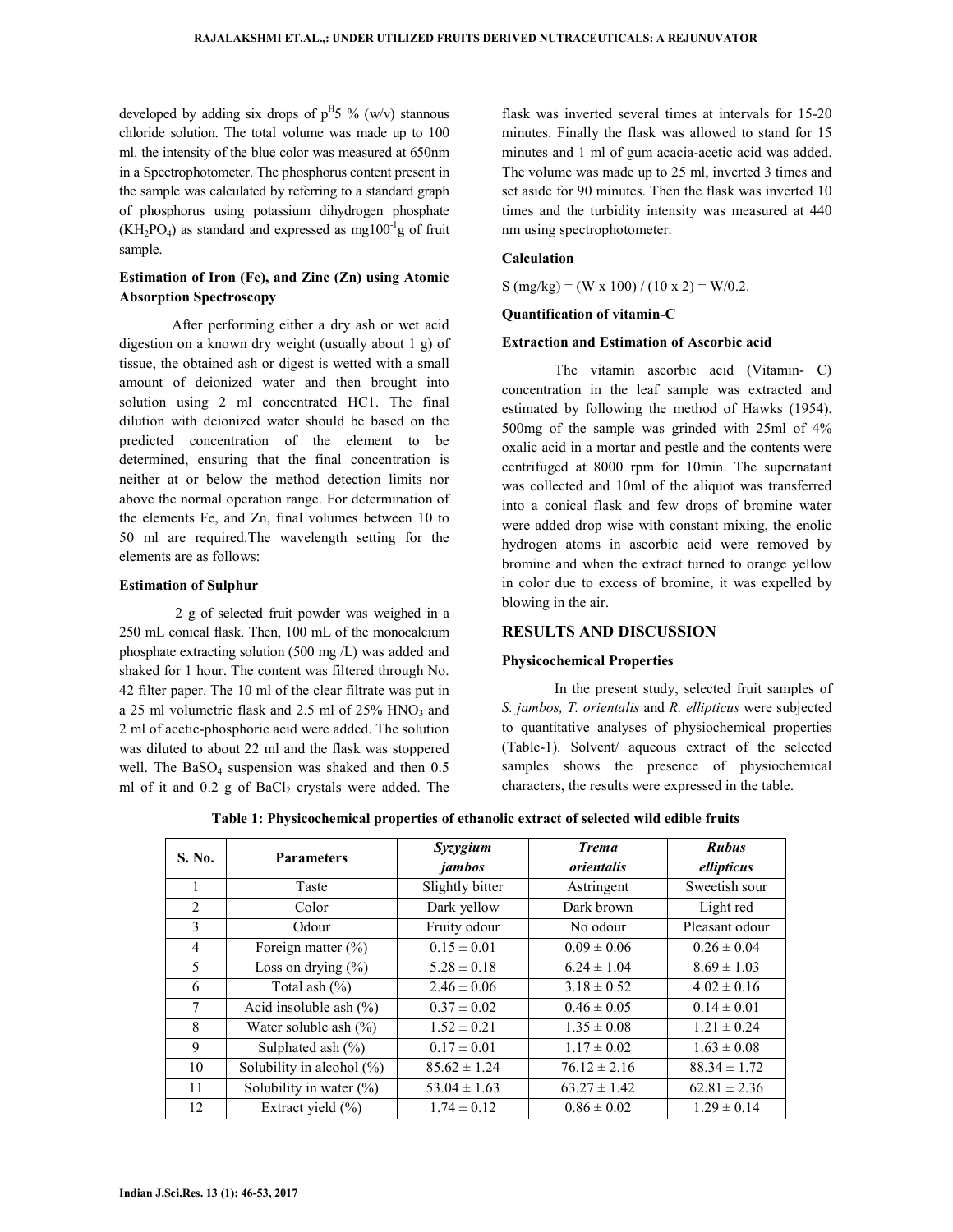## **Nutritional Studies**

The data on the nutritional parameters of the selected fruit samples were investigated and the results were presented in Table- 2. Among the selected fruit samples the *T. orientalis* has registered the high levels of nutritional parameters. In addition vitamin C (19.1mg/100g) was highly presented in *S. jambos* fruits. This results compared to the earlier report on *T. cardifolia* and *P. americana* fruits has very low levels of nutritional parameters (Rajalakshmi *et al.,* 2015).

| S. No | <b>Nutritional parameters</b>   | <b>Fruit samples</b> |                      |               |  |
|-------|---------------------------------|----------------------|----------------------|---------------|--|
|       |                                 | S. jambos            | <i>T.</i> orientalis | R. ellipticus |  |
|       | Total carbohydrates $(g/100 g)$ | 32.00                | 32.18                | 20.80         |  |
| 2     | Total protein $(g/100 g)$       | 24.40                | 22.47                | 21.06         |  |
|       | Fat $(g/100 g)$                 | 0.026                | 2.39                 | 0.031         |  |
| 4     | Fiber $(g/100 g)$               | 3.88                 | 13.57                | 2.98          |  |
|       | Vitamin-A $(mg/100 g)$          | 0.017                | 87.18                | 0.012         |  |
| 6     | Vitamin-C $(mg/100 g)$          | 19.1                 | 12.35                | 1.02          |  |

**Table 2: Nutritional parameters of selected wild edible fruit samples** 

#### **Mineral Composition**

The data on mineral composition of fruit samples were presented in Table 3, which revealed that calcium (1100mg/100g) occurred as the major element which registered highest in *T. orientalis* fruits. The potassium (410mg/100g) content was found in high level in *R. ellipticus* fruits when compare to the other samples. Among the three different fruit samples, the *T.* 

*orientalis* fruits has registered highest value of phosphorus (210mg/100g) content. These values were compared to earlier reports on Banana, *Carissa spinarum*, Guava, Pomegranate, *Eugenia rothii*, *Mimusops elengi*, *Mulas domestica*, Papaya, Grapes (Ajai kumar *et al.,* 2012). The highest iron content was recorded in *P. americana* fruit (40mg/100g) Rajalakshmi *et al.,* 2015.

| S. No          | <b>Mineral composition</b> | <b>Samples-fruits</b> |                      |               |  |
|----------------|----------------------------|-----------------------|----------------------|---------------|--|
|                |                            | S. jambos             | T. orientalis        | R. ellipticus |  |
| 1              | Sodium $(mg/100 g)$        | 23.8                  | 23.0                 | 120           |  |
| 2              | Potassium $(mg/100 g)$     | 110                   | 180                  | 410           |  |
| 3              | Calcium (mg/100 g)         | 5.1                   | 1100                 | 30.06         |  |
| $\overline{4}$ | Iron $(mg/100 g)$          | 0.0024                | 22                   | 0.004         |  |
| 5              | Phosphorus $(mg/100 g)$    | 6                     | 210                  | 0.95          |  |
| 6              | Magnesium $(mg/100 g)$     | 2.43                  | 380                  | 6.08          |  |
| 7              | Zinc $(mg/100 g)$          | 0.04                  | <b>BDL</b>           | 11.32         |  |
| 8              | Copper $(mg/100 g)$        | 0.012                 |                      | 0.018         |  |
| 9              | Boron $(mg/100 g)$         | 0.041                 |                      | 0.05          |  |
| 10             | Sulphur $(mg/100 g)$       | 25.54                 | 60                   | 60.38         |  |
| 11             | Chloride (mg/100 g)        | 14.18                 |                      | 8.86          |  |
| 12             | Manganese $(mg/100 g)$     | 0.023                 | ۰                    | 1.37          |  |
| 13             | Selenium $(mg/100 g)$      | ND                    | <b>BDL</b>           | <b>BDL</b>    |  |
| 14             | Lead $(mg/Kg)$             | 0.0017                | <b>BDL</b>           | 0.0083        |  |
| 15             | Cadmium (mg/Kg)            | 0.0023                | <b>BDL</b><br>0.0013 |               |  |
| 16             | Palladium (mg/Kg)          | ND                    | <b>BDL</b>           | ND            |  |

#### **Table 3: Mineral composition of selected wild edible fruit samples**

**Lipid Profile In the present study showed significant In the present study showed significant** variation in lipid profile of the selected fruit samples. The results presented in table-4.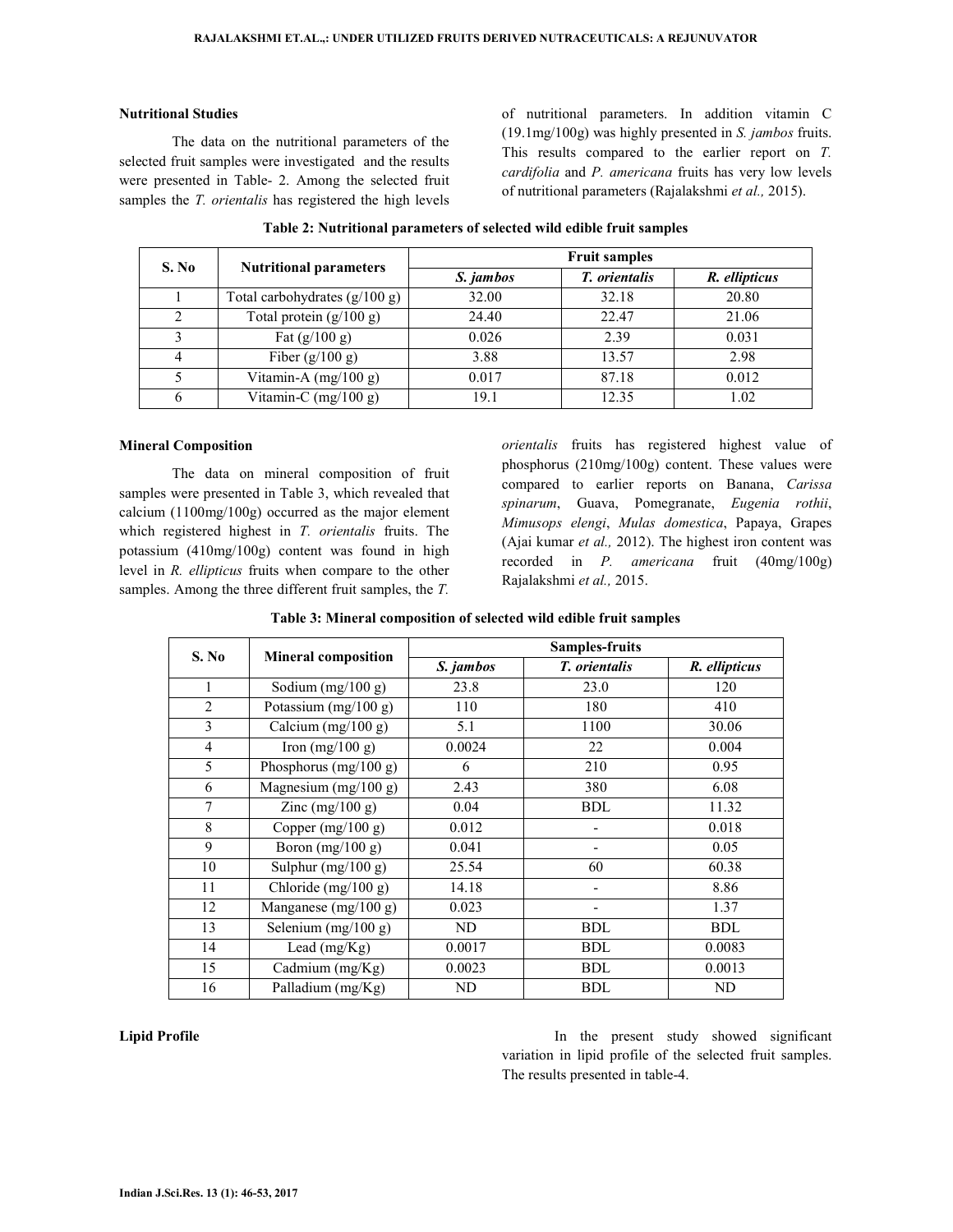| S. No | Lipid parameters                    | <b>Fruit samples</b> |                      |               |  |
|-------|-------------------------------------|----------------------|----------------------|---------------|--|
|       |                                     | S. jambos            | <i>T. orientalis</i> | R. ellipticus |  |
|       | Total fat $(g / 100 g)$             | 0.026                | 6.1                  | 0.031         |  |
|       | Saturated fat $(g / 100 g)$         | 0.002                | 0.00                 | 0.001         |  |
|       | Mono un saturated fat $(g / 100 g)$ | 0.006                | 3.1                  | 0.01          |  |
|       | Poly un saturated fat $(g / 100 g)$ | 0.018                | 3.4                  | 0.02          |  |
|       | Trans fat $(g / 100 g)$             |                      |                      |               |  |

**Table 4: Lipid profile of selected wild edible fruit samples** 

## **CONCLUSION**

Nutraceuticals are of great importance in present system of Medicine and healthcare. Future demand of nutraceutical depends upon consumer perception of mankind and the relationship between diet and disease. Although nutraceuticals and function food have significant role in the promotion and care of human health to prevent diseases, the health professionals, nutritionists, biotechnologists, regulatory toxicologist and nutraceutical industrialist should strategically work together to plan appropriate regulation to provide the ultimate health and therapeutic benefits to mankind with purity, efficacy, and safety.

## **AKCONWLEDGEMENT**

 We thanks Rajiv Gandhi National Fellowship (RGNF)-Funding agency, New Delhi. They providing Financial Support for our research work.

## **REFERENCES**

- Adom K.K. and Liu R.H., 2002. Antioxidant activity of grains. J Agric Food Chem., **50:** 6182-6187.
- Mahapatra A.K., Mishra S., Basak C.U. and Panda C.P., 2012. Nutrient Analysis of some selected wild edible fruits of deciduous forests of India, an explorative study towards non conventional Bio-Nutrition. Advance Journal of Food Science and Technology**, 4**(1):15-21.
- Allen L.V., 1997. Nutritional products, In: Covington TR, Berardi RR, Young LL, Kendall SC, Hickey MJ, editors. 1997. Handbook of Nonprescription Drugs. Washington DC: American Pharmaceutical Association.
- AOAC, 1970. I Official methods of analysis  $(11<sup>th</sup>$ edn.). Association of Official Agricultural Chemists, Washington, DC, USA.
- Ayurvedic pharmacopoeia of India. Government of India, Ministry of Health and Family welfare, Department of Indian system of medicine and Homeopathy, New Delhi 2001, **1**:142-3.
- Bertuglia S., Malandrino S. and Colantuoni A., 1995. Effect of vaccinium myrtillus anthocyanosides on ischemia reperfusion injury in hamster cheek pouch microcirculation. Pharmacol Res., **31**(3-4):183 – 187.
- Bomser J., Madhavi D., Singletary K. and Smith M.A., 1996. *In vitro* anticancer activity of fruit extracts from Vaccinium species. Planta Med., **62**(3): 212 – 216.
- Borissora P., Valcheva S. and Belcheva A., 1994. Antiinflammatory effect of flavonoids in the natural juice from *Aronia melanocarpa*, rutin and rutin-magnesium. Complex on an experimental model of inflammation induced by histamine and serotonin. Acta Physiol Pharmacol Bulg., **20**(1): 25 – 30.
- Brower V., 1998. Nutraceuticals: poised for a healthy slice of the healthcare market. Nat. Biotechnol., **16**:728-731.
- Cao G., Sofic E. and Prior R.L., 1996. Antioxidant capacity of tea and common vegetables J. Agric. Food Chem., **44**:3426-3431.
- Cao Y. and Cao R., 1999. Angiogenesis inhibited by drinking tea.'' Nature, **398**:381.
- Clifford M.N., 1999. 'Chlorogenic acids and other cinnamates-nature, occurrence and dietary burden'' J. Sci. Food Agric., **79**: 362-372.
- Clifford M.N., 2000. Anthocyanins-nature, occurrence and dietary burden. J. Sci. Food Agric., **80**: 1063-1072.
- Dicman S. R. and Bray R. H., 1940. Colorimetric determination of phosphate. Ind. Eng. Chem. Anal. Ed., **12**:665-668.
- Elizabeth A.C., 2002. Over-the-counter products: nonprescription medications, nutraceuticals, and herbal agents. Clin Obstet Gynecol., **45** (1):89-98.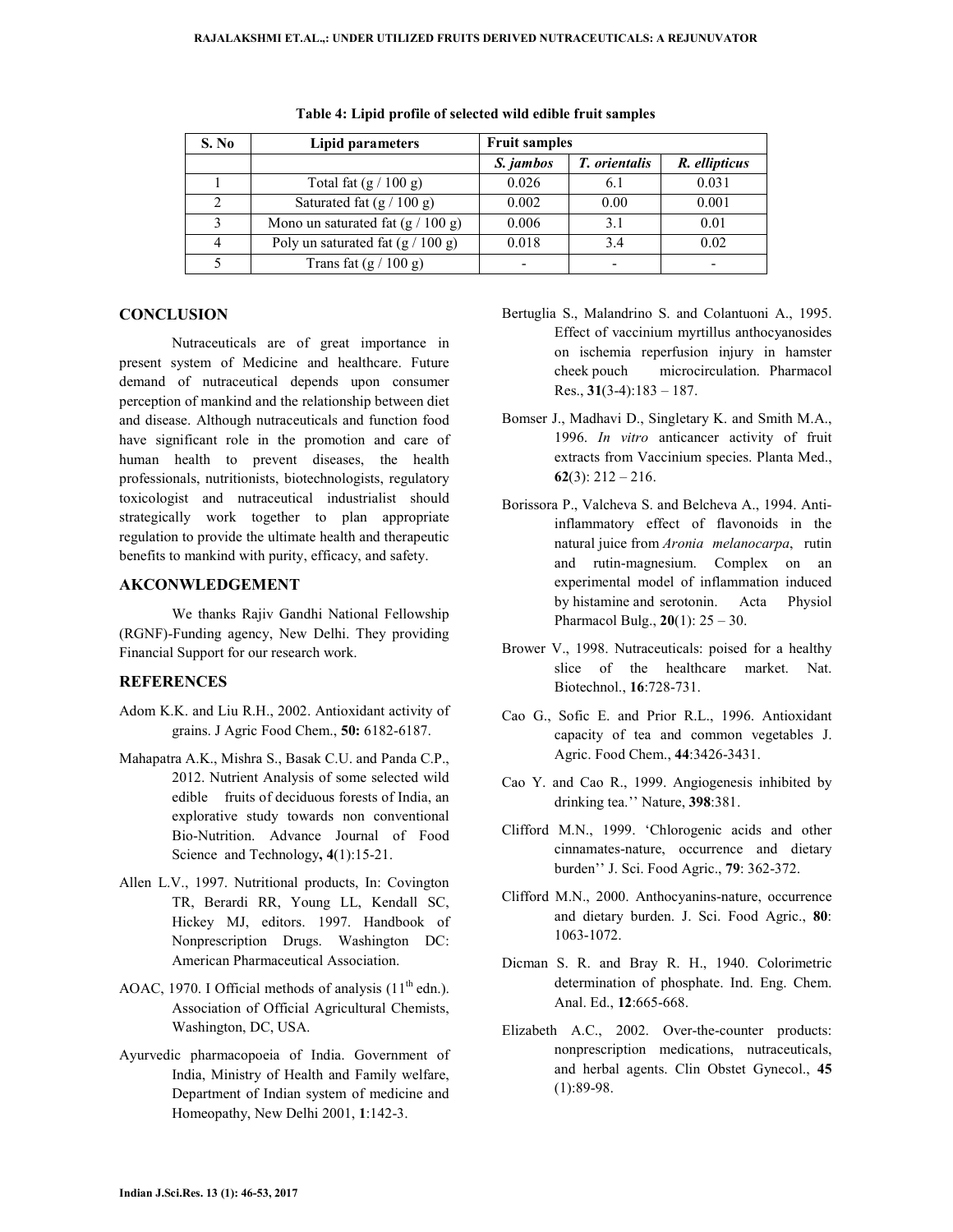- Elliot, 1992. Inhibition of glutathione reductase by flavonoids. A structure-activity study. Biochem Pharmacol, **44**(8):1603 – 1608.
- Eromosele I. C., Eromosele C.O. and Kuzhkzha D.M., 1991. Evaluation of mineral elements and ascorbic acid contents in fruits of some wild plants. Plant Food. Hum. Nutr., **41**: 151-154.
- Fuhrman B., Lavy A. and Aviram M., 1995. Consumption of red wine with meals reduces the susceptibility of human plasma and LDL to lipid peroxidation.'' Am. J. Clin. Nutr., **61**: 549-554.
- Gafar M.K., Itodo A.U., Atiku F.A., Hassan A.M. and Peni I.J., 2011. Proximate and Mineral Composition of the Leaves of Hairy Indigo (*Indigofera astragalina*). Pakistan Journal of Nutrition, **10**(2):168-175.
- Gandini S., Merzenich H., Robertson C. and Boyle P., 2000. Meta-analysis of studies on breast cancer risk and diet: the role of fruit and vegetable consumption and the intake of associated micronutrients''. Eur. J. Cancer, **36**: 636-646.
- Gaziano J. M. and Hennikens C. H., 1996. Update on dietary antioxidants and cancer. Pathol. Biol., **44**:42-45.
- Gaziano J. M., 1996. Antioxidants in cardiovascular disease: randomized trials'', Nutrition, **12**: 583-588.
- Gazino J. M., Manson J.E., Buring J. E. and Hennekens C. H., 1992 Dietary antioxidants and cardiovascular disease, Ann New York Acad. Sci., **669**:249-259.
- Gey K.F., Puska P., Jordan P. and Moser U.K., 1991. Inverse correlation between plasma Vitamin E and mortality from ischemic-heart-disease in crosscultural epidemiology, Am. J. Clin. Nutr., **53**:S326-S334.
- Glew R.S., VanderJagt D.J., Bosse R., Huang Y.S., Chuang L.T. and Glew R.H., 2005. The nutrient content of three edible plants of the Republic of Niger. J. Food Compos. Anal., **18**: 15-27.
- Guinand Y. and Dechassa, 2000. Indigenous Food Plants in southern Ethiopia: Reflections on the Role of 'Famine Foods' at the time of drought. United Nations Emergencies Unit for Ethiopia (UNEUE), Addis Ababa.
- Harborne J.B. and Mabry T. J., 1982. The Flavonoids Advances in Research (Chapman & Hall, London).
- Hawke P. B., 1954. In: Physiological chemistry. Oser, B. L. (Ed.), Tata Mc Graw Hill Publishing company, Bombay, New Delhi.703-705.
- Hedge J. E. and Hofreiter B. T., 1962. In: Methods in carbohydrate chemistry. Wistler, R and Be Miller, J. N. (Eds.), adacemic press, New York.
- Hertog M. G., Kromhout D., Aravinis C., Blackburn H., Buzina R., Fidanza F., Giampaoli S., Jansen A., Menotti A., Nedeljkovic S., Pekkarinen M., Simic B.S., Toshima H., Feskens E.J.M., Hollman P.C.H. and Katan M.B., 1995. Flavonoid intake and long-term risk of coronary-heart- disease and cancer in the seven countries study,'' Arch. Intern. Med., **155**:381-386.
- Hertog M.G.L., Hollman P.C.H. and Katan M. B., 1992. 'Content of potentially anticarcinogenic flavonoids of 28 vegetables and 9 fruits commonly consumed in the Netherlands', J.Agric. Food Chem., **40**:2379-2383.
- Hollman P.C.H. and Arts I. C. W., 2000 Flavonols, flavones and flavanols-nature, occurrence and dietary burden. J. Sci. Food Agric., **80**:1081- 1093.
- Hou D.X., 2003. Potential mechanisms of cancer chemoprevention by anthocyanins. Curr Mol Med., **3**(2):149– 159.
- Hou D.X., Kai K., Li J.J., Lin S., Terahara N., Wakamatsu M., Fujii M., Young M.R. and Colbum N., 2004. Anthocyanidins inhibit activator protein I activity and cell transformation: Structure activity, relationship and molecular mechanism. Carcinogenesis,  $25(1):29 - 36.$
- Jackson M. L., 1967. Soil chemical analysis. Asia Publishing House, Madras, India.
- Joseph J. A., Shukitt-Hale B., Desinova N. A., Prior R.L., Cao G., Martin A., Taglialatela G. and Bickford P.C., 1998. Lon-term dietary strawberry, spinach or Vitamin E supplementation retards the onset of agerelated neuronal signal-transduction and cognitive behavioral deficits.'' J. Neurosci., **18**:8047-8055.